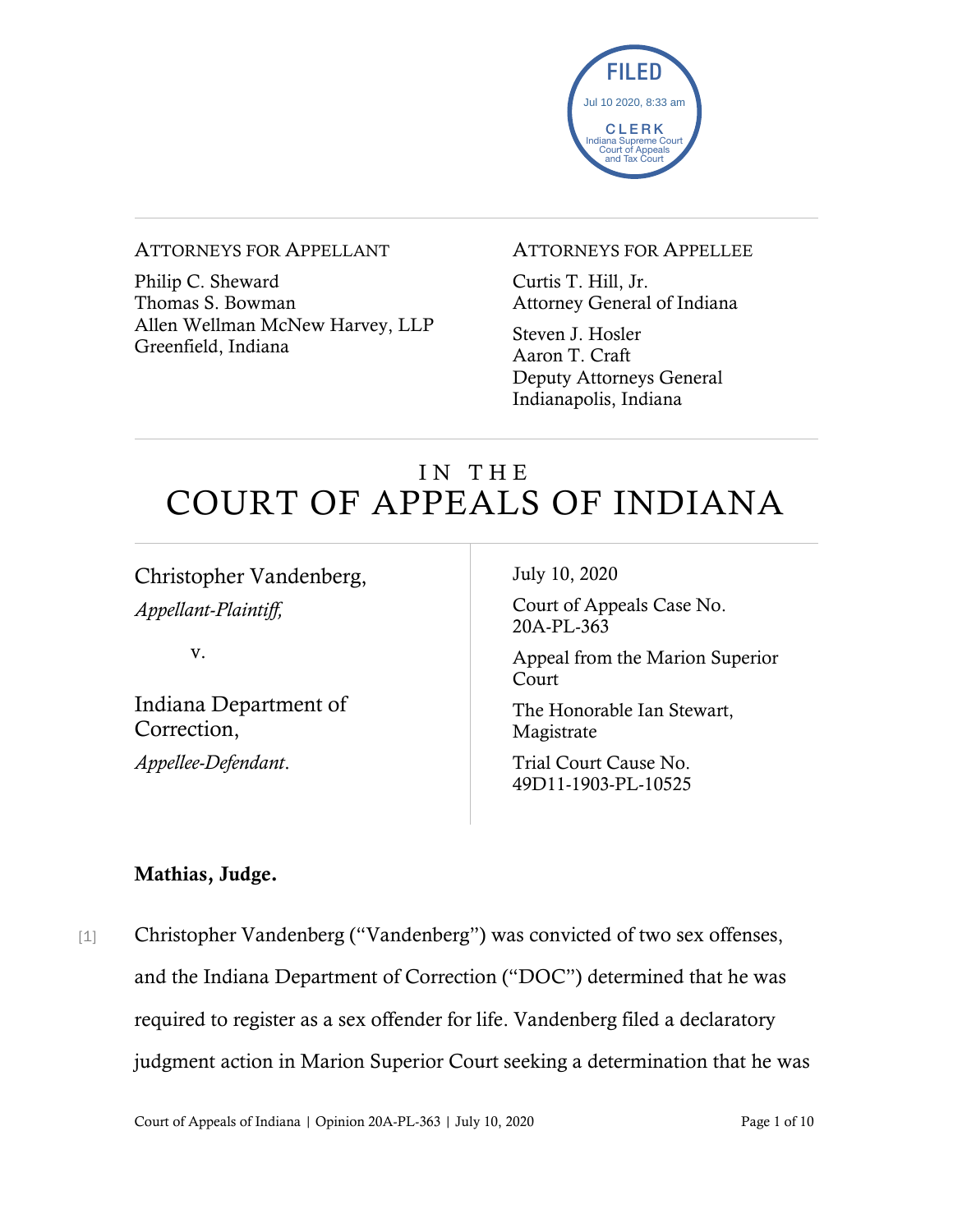required to register as a sex offender for ten years, not for life. The trial court granted the DOC's motion for summary judgment. Vandenberg appeals and argues that because his offenses are not unrelated, he is required to register as a sex offender for only ten years. Concluding that Vandenberg's offenses are not unrelated, we reverse and remand.

#### Facts and Procedural History

- [2] On April 29, 2017, Vandenberg's wife, A.W., reported to the police that she had discovered on Vandenberg's laptop computer nude photos of her twelveyear-old daughter, J.H., and a video of J.H. changing in her room after showering. The video appeared to have been taken with a hidden camera. Based on this information, on July 6, 2017, the police obtained a warrant to search Vandenberg's home. During the execution of this warrant, the police seized a Dell laptop computer, a Dell desktop computer, an Asus laptop computer, a Western Digital external hard drive, an external USB flash drive, and a box of CDs.
- [3] A subsequent search of these items revealed a digital video recording on the Dell laptop with a file name of "20170119\_181125874\_00-170701005200.mp4," which depicted J.H. entering her bedroom wearing a towel, facing a mirror, and opening the towel, exposing her breasts and genital area. A search of Vandenberg's mobile phone revealed the same video file. The police also discovered that three other video files had been deleted from the phone, one of which was named "house 3.mp4." Appellant's App. pp. 36, 48. The police were unable to determine the content of the deleted files.

Court of Appeals of Indiana | Opinion 20A-PL-363 | July 10, 2020 Page 2 of 10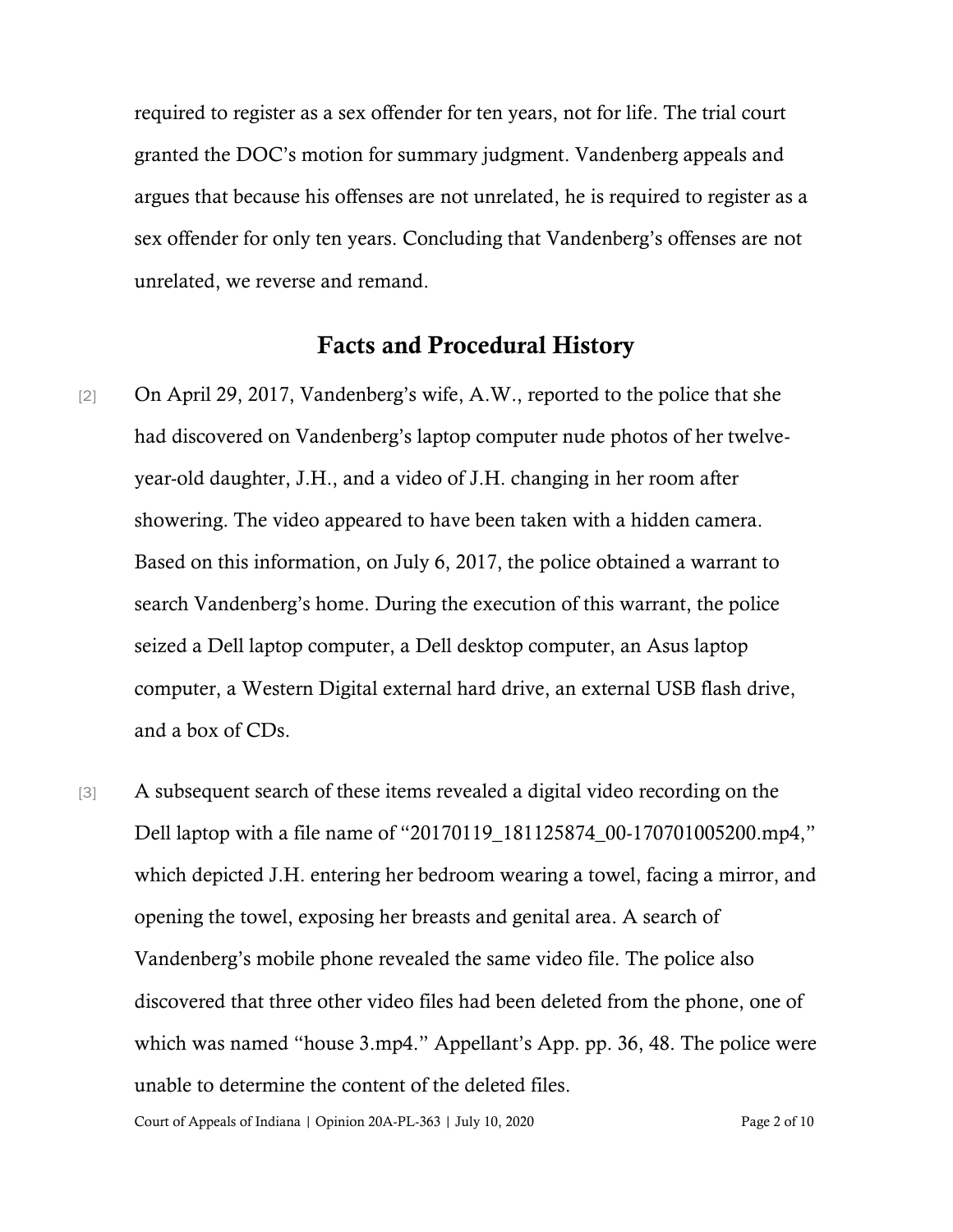- [4] On July 28, 2017, the police received a call from the owner of the restaurant where Vandenberg had recently worked. The owner informed the police that he had discovered a USB drive with a "concerning" video on it. Appellant's App. pp. 32, 44. When the police searched the USB drive, they discovered a file named "house 3.mp4." This file appeared to be a copy of the file found on Vandenberg's laptop and phone depicting J.H. coming into her bedroom after showering. The creation date of the file on the drive was July 12, 2017, several days after the search and seizure of the items found in Vandenberg's home.
- [5] On November 21, 2017, the State charged Vandenberg in Marion County with one count of Level 5 felony child exploitation and two counts of Level 6 felony possession of child pornography, based on the materials found during the search of his home.
- [6] The State charged Vandenberg on November 26, 2017, in Boone County with one count of Level 5 felony child exploitation and one count of Level 6 felony possession of child pornography, based on the file found on the drive.
- [7] On December 14, 2018, Vandenberg pleaded guilty to the Level 5 felony charge in Boone County and was sentenced to six years with two years suspended to probation. On January 8, 2019, Vandenberg pleaded guilty to the Level 5 felony charge in Marion County and was sentenced to an additional term of six years with two years suspended to probation. All other counts were dismissed.
- [8] The DOC notified Vandenberg that he would be required to register as a sex offender for the remainder of his life pursuant to [Indiana Code section 11-8-8-](https://www.westlaw.com/Document/N0AA97ED07B6E11E9B1C9BC35CA018EF0/View/FullText.html?transitionType=Default&contextData=(sc.Default)&VR=3.0&RS=da3.0)

Court of Appeals of Indiana | Opinion 20A-PL-363 | July 10, 2020 Page 3 of 10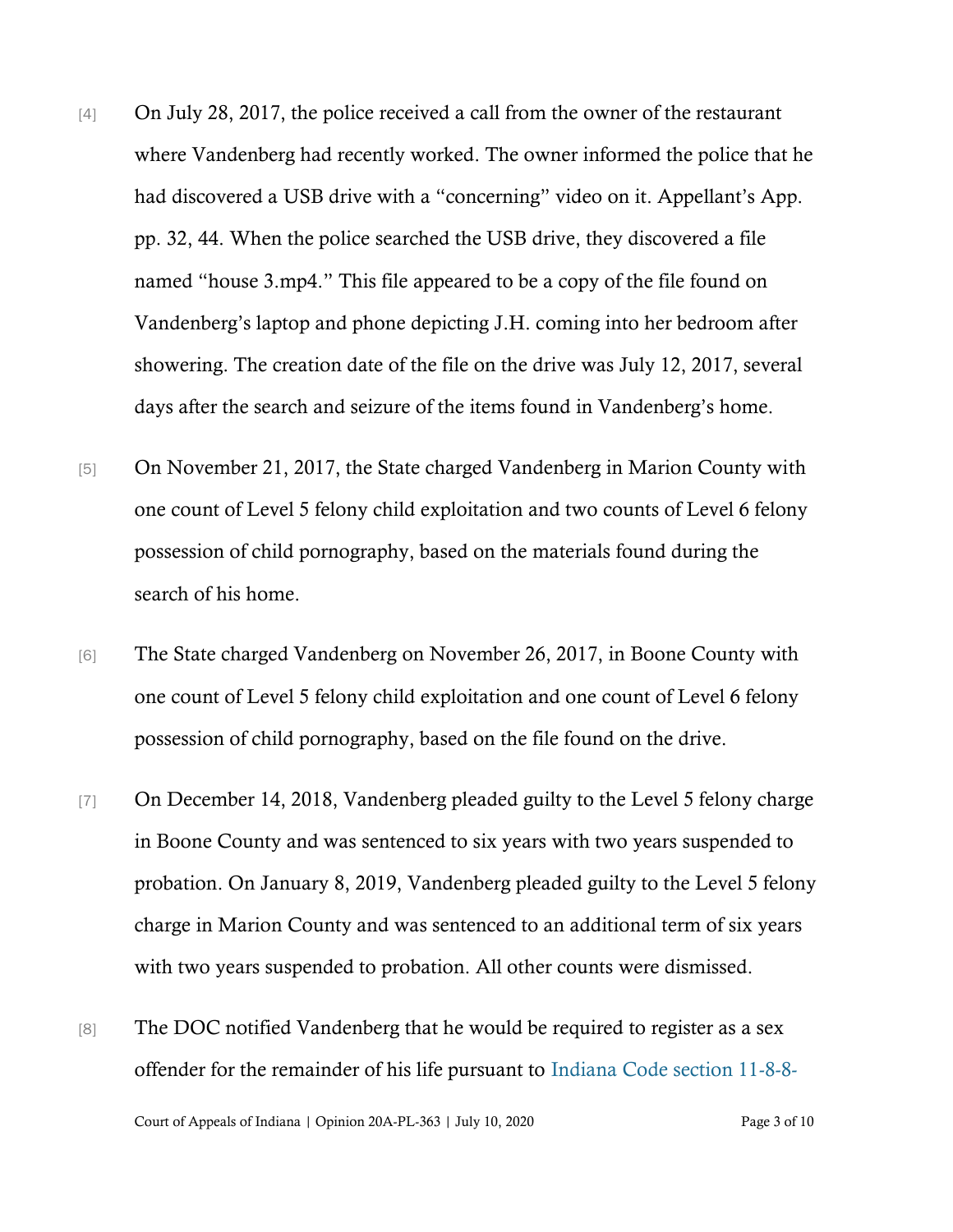[19\(e\)](https://www.westlaw.com/Document/N0AA97ED07B6E11E9B1C9BC35CA018EF0/View/FullText.html?transitionType=Default&contextData=(sc.Default)&VR=3.0&RS=da3.0). Vandenberg's subsequent administrative appeals were denied. On March 14, 2019, Vandenberg filed a complaint for declaratory judgment in Marion Superior Court, asking the trial court to conclude that Vandenberg should only be required to register as a sex offender for ten years, not for life. Both parties then filed motions for summary judgment, and the trial court held a summary judgment hearing on January 23, 2020. The following day, the trial court entered an order granting the DOC's motion for summary judgment and denying Vandenberg's motion. Vandenberg now appeals.

### Standard of Review

[9] Vandenberg appeals the trial court's order granting the DOC's motion for summary judgment. Our standard for reviewing a trial court's order granting a motion for summary judgment is well settled: a trial court should grant a motion for summary judgment only when the evidence shows that there is no genuine issue as to any material fact and that the moving party is entitled to a judgment as a matter of law. *Altevogt v. Brand*[, 963 N.E.2d 1146, 1150 \(Ind. Ct.](https://www.westlaw.com/Document/I082791906f3b11e1be29b2facdefeebe/View/FullText.html?transitionType=Default&contextData=(sc.Default)&VR=3.0&RS=da3.0&fragmentIdentifier=co_pp_sp_578_1150)  [App. 2012\)](https://www.westlaw.com/Document/I082791906f3b11e1be29b2facdefeebe/View/FullText.html?transitionType=Default&contextData=(sc.Default)&VR=3.0&RS=da3.0&fragmentIdentifier=co_pp_sp_578_1150) (citing [Ind. Trial Rule 56\(C\)\)](https://www.westlaw.com/Document/NBA06E48071B711DCA094A00E6229ED4E/View/FullText.html?transitionType=Default&contextData=(sc.Default)&VR=3.0&RS=da3.0). An appellate court reviewing a trial court's summary judgment ruling must construe all facts and reasonable inferences in favor of the non-moving party and determine whether the moving party has shown from the designated evidence that there is no genuine issue as to any material fact and that it is entitled to judgment as a matter of law. *[Id](https://www.westlaw.com/Document/I082791906f3b11e1be29b2facdefeebe/View/FullText.html?transitionType=Default&contextData=(sc.Default)&VR=3.0&RS=da3.0&fragmentIdentifier=co_pp_sp_578_1150)*. (citing *Dugan v. Mittal Steel USA Inc.*[, 929 N.E.2d 184, 186 \(Ind. 2010\)\)](https://www.westlaw.com/Document/I45525b767aec11df9513e5d1d488c847/View/FullText.html?transitionType=Default&contextData=(sc.Default)&VR=3.0&RS=da3.0&fragmentIdentifier=co_pp_sp_578_186). Where the relevant facts are not in dispute and the interpretation of a statute is at issue,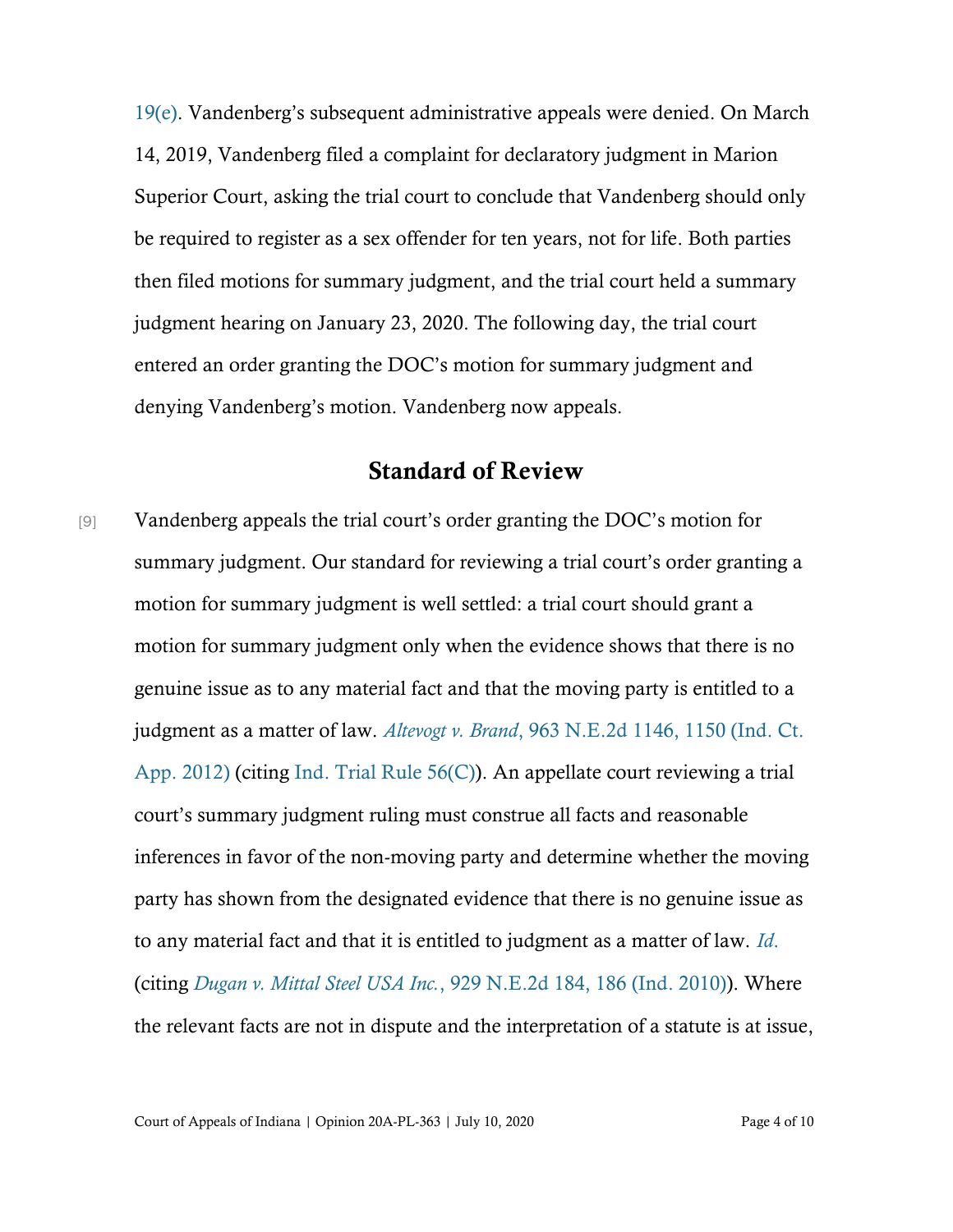the matter is a pure question of law for which summary judgment is particularly appropriate. *Clem v. Watts*[, 27 N.E.3d 789, 791 \(Ind. Ct. App. 2015\).](https://www.westlaw.com/Document/I96589372b84c11e4a795ac035416da91/View/FullText.html?transitionType=Default&contextData=(sc.Default)&VR=3.0&RS=da3.0&fragmentIdentifier=co_pp_sp_7902_791)

- [10] The interpretation of a statute is a question of law that we review de novo. *Green v. State*[, 945 N.E.2d 205, 208 \(Ind. Ct. App. 2011\)](https://www.westlaw.com/Document/I4198f3d3562011e097a4a9f0a6e10efc/View/FullText.html?transitionType=Default&contextData=(sc.Default)&VR=3.0&RS=da3.0&fragmentIdentifier=co_pp_sp_578_208) (citing *[Montgomery v.](https://www.westlaw.com/Document/Id134f4f5a9ac11dc9876f446780b7bdc/View/FullText.html?transitionType=Default&contextData=(sc.Default)&VR=3.0&RS=da3.0&fragmentIdentifier=co_pp_sp_578_266)  State*[, 878 N.E.2d 262, 266 \(Ind. Ct. App. 2007\)\)](https://www.westlaw.com/Document/Id134f4f5a9ac11dc9876f446780b7bdc/View/FullText.html?transitionType=Default&contextData=(sc.Default)&VR=3.0&RS=da3.0&fragmentIdentifier=co_pp_sp_578_266). We presume that the General Assembly intended for the statutory language to be applied in a logical manner consistent with the statute's underlying policies and goals. *[Id](https://www.westlaw.com/Document/I4198f3d3562011e097a4a9f0a6e10efc/View/FullText.html?transitionType=Default&contextData=(sc.Default)&VR=3.0&RS=da3.0&fragmentIdentifier=co_pp_sp_578_208)*. (citing *[Gauvin v.](https://www.westlaw.com/Document/Iff9e5ab0002911ddb595a478de34cd72/View/FullText.html?transitionType=Default&contextData=(sc.Default)&VR=3.0&RS=da3.0&fragmentIdentifier=co_pp_sp_578_103)  State*[, 883 N.E.2d 99, 103 \(Ind. 2008\)\)](https://www.westlaw.com/Document/Iff9e5ab0002911ddb595a478de34cd72/View/FullText.html?transitionType=Default&contextData=(sc.Default)&VR=3.0&RS=da3.0&fragmentIdentifier=co_pp_sp_578_103). If a statute is clear and unambiguous, we need not apply any rules of construction other than to require that words and phrases be taken in their plain, ordinary, and usual sense. *[Id](https://www.westlaw.com/Document/I4198f3d3562011e097a4a9f0a6e10efc/View/FullText.html?transitionType=Default&contextData=(sc.Default)&VR=3.0&RS=da3.0&fragmentIdentifier=co_pp_sp_578_208)*. But if a statute is susceptible to more than one reasonable interpretation, it is ambiguous and must be construed to determine legislative intent. *[Id](https://www.westlaw.com/Document/I4198f3d3562011e097a4a9f0a6e10efc/View/FullText.html?transitionType=Default&contextData=(sc.Default)&VR=3.0&RS=da3.0&fragmentIdentifier=co_pp_sp_578_208)*. (citing *[Cochran v. State](https://www.westlaw.com/Document/I39a4a53d9fda11dbb38df5bc58c34d92/View/FullText.html?transitionType=Default&contextData=(sc.Default)&VR=3.0&RS=da3.0&fragmentIdentifier=co_pp_sp_578_729)*, 859 [N.E.2d 727, 729 \(Ind. Ct. App. 2007\)\)](https://www.westlaw.com/Document/I39a4a53d9fda11dbb38df5bc58c34d92/View/FullText.html?transitionType=Default&contextData=(sc.Default)&VR=3.0&RS=da3.0&fragmentIdentifier=co_pp_sp_578_729).
- [11] We also keep in mind that penal statutes must be strictly construed against the State. *[Id](https://www.westlaw.com/Document/I4198f3d3562011e097a4a9f0a6e10efc/View/FullText.html?transitionType=Default&contextData=(sc.Default)&VR=3.0&RS=da3.0&fragmentIdentifier=co_pp_sp_578_208)*. (citing *Jacobs v. State*[, 640 N.E.2d 61, 64 \(Ind. Ct. App. 1994\),](https://www.westlaw.com/Document/I720b064ad46911d99439b076ef9ec4de/View/FullText.html?transitionType=Default&contextData=(sc.Default)&VR=3.0&RS=da3.0&fragmentIdentifier=co_pp_sp_578_64) *trans. denied*). But this does not mean that a statute should be interpreted in an overly narrow manner so as to exclude cases fairly covered by it; we should instead interpret the statute so as to give efficient operation to the expressed intent of the legislature. *[Id](https://www.westlaw.com/Document/Iff9e5ab0002911ddb595a478de34cd72/View/FullText.html?transitionType=Default&contextData=(sc.Default)&VR=3.0&RS=da3.0)*.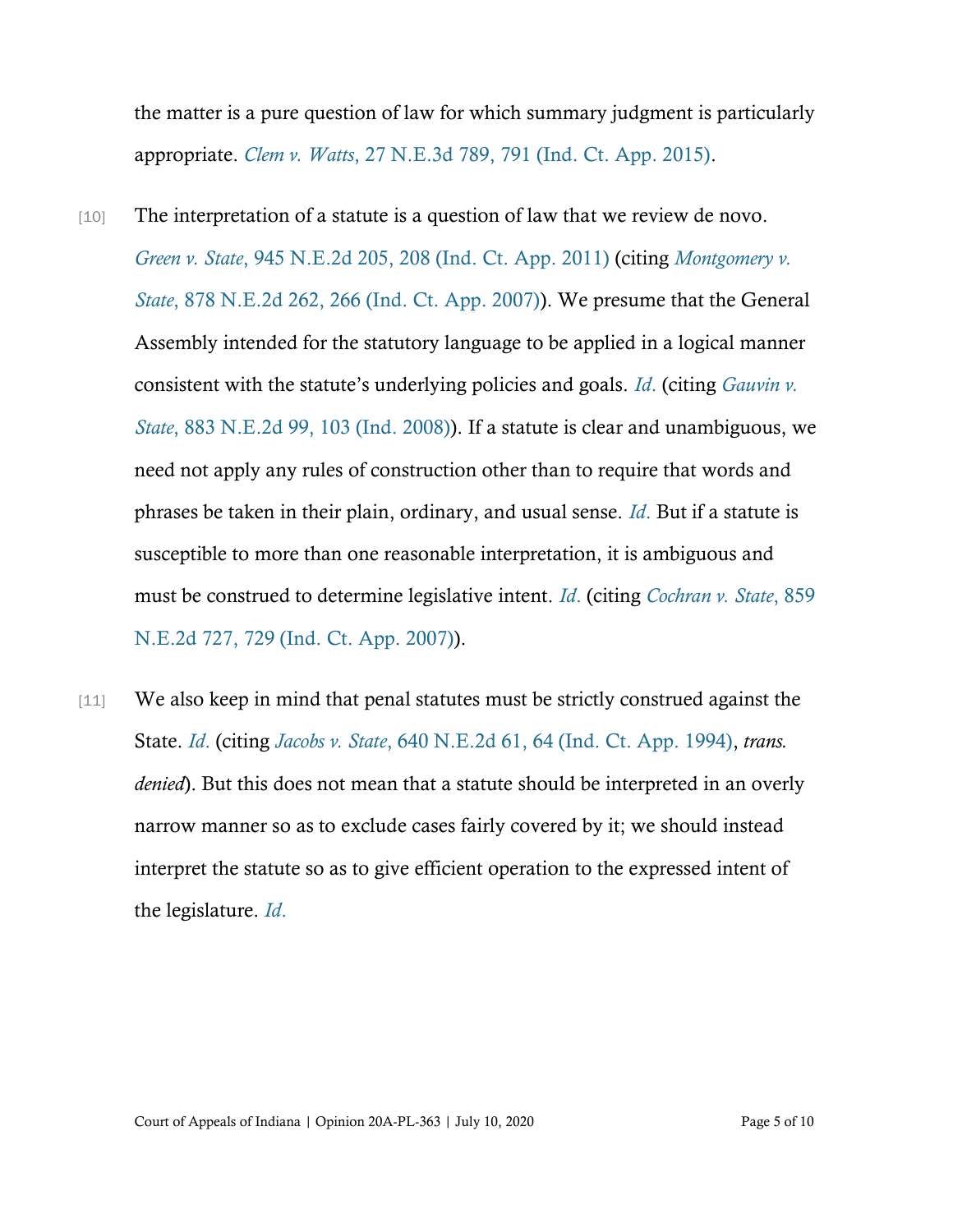## Indiana Sex Offender Registration Act

[12] Vandenberg claims that he is not required to register for life as a sex offender under the Indiana Sex Offender Registration Act ("SORA"). Section 19 of SORA provides in relevant part:

> (a) Except as provided in subsections (b) through (f), a sex or violent offender is required to register under this chapter until the expiration of ten (10) years after the date the sex or violent offender:

(1) is released from a penal facility (as defined in IC [35-31.5-2-](https://www.westlaw.com/Document/NCD82BA50A88C11E1A2ACC36DEF24DF94/View/FullText.html?transitionType=Default&contextData=(sc.Default)&VR=3.0&RS=cblt1.0) [232\)](https://www.westlaw.com/Document/NCD82BA50A88C11E1A2ACC36DEF24DF94/View/FullText.html?transitionType=Default&contextData=(sc.Default)&VR=3.0&RS=cblt1.0) or a secure juvenile detention facility of a state or another jurisdiction;

- (2) is placed in a community transition program;
- (3) is placed in a community corrections program;
- (4) is placed on parole; or
- (5) is placed on probation;

for the sex or violent offense requiring registration, whichever occurs last. . . .

\* \* \*

(e) A sex or violent offender who is convicted of at least two (2) *unrelated* offenses under section  $5(a)$ <sup>1</sup> of this chapter is required to register for life.

 $1$  This section defines a "sex or violent offender" as a person convicted of any of several offenses, which includes child exploitation. I.C. § [11-8-8-5\(a\)\(4\).](https://www.westlaw.com/Document/N40F4DC61596811E8BF5EF1F22D143305/View/FullText.html?transitionType=Default&contextData=(sc.Default)&VR=3.0&RS=cblt1.0)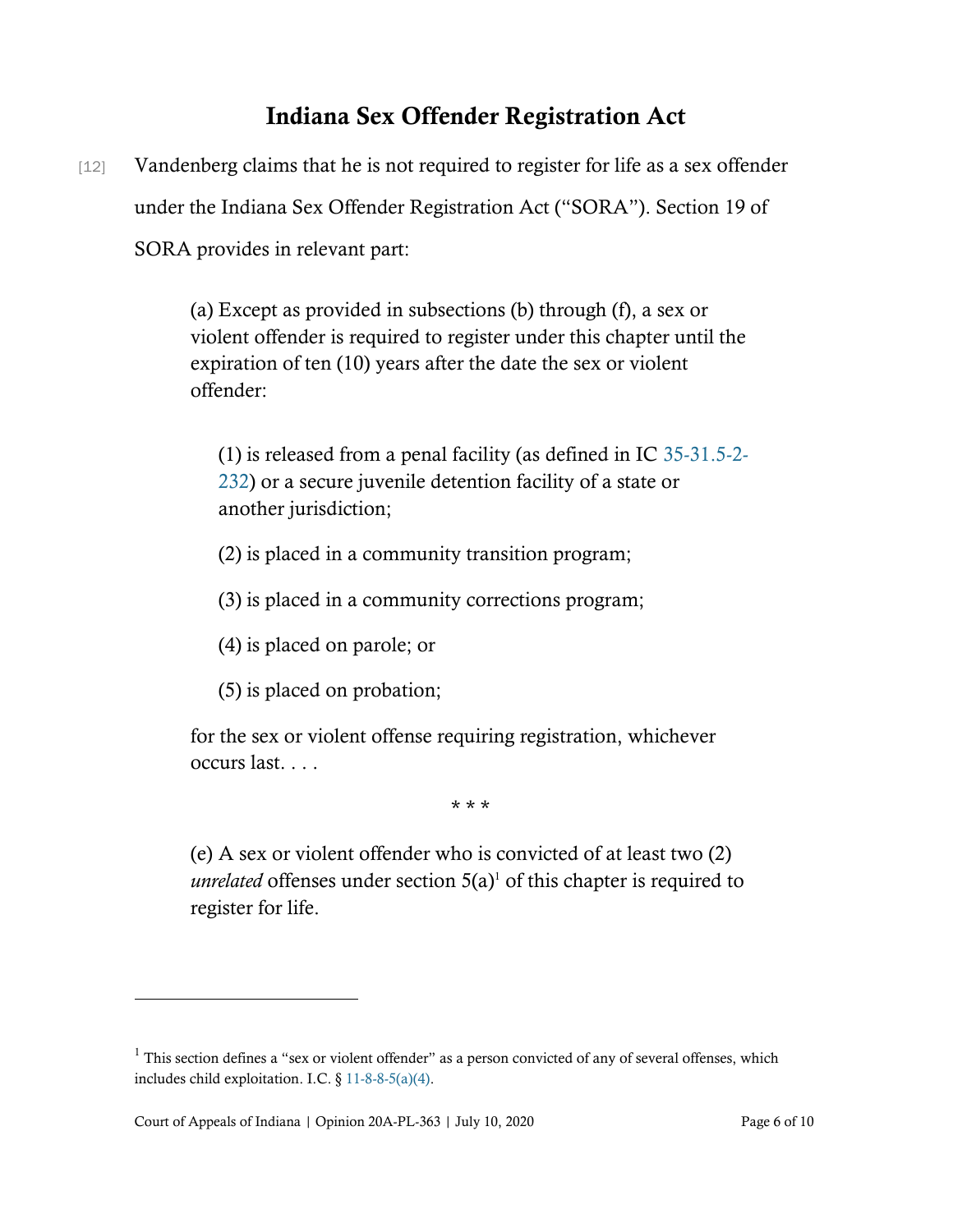[Ind. Code § 11-8-8-19](https://www.westlaw.com/Document/N0AA97ED07B6E11E9B1C9BC35CA018EF0/View/FullText.html?transitionType=Default&contextData=(sc.Default)&VR=3.0&RS=da3.0) (emphasis added). Thus, under SORA, a sex offender must at minimum register for ten years, but must register for life if the offender is convicted of two "unrelated" sex offenses. The question here is whether Vandenberg's two offenses are "unrelated."

#### Discussion and Decision

- [13] Vandenberg claims that the two offenses for which he was convicted are not unrelated because they were based on the same video involving the same victim. The DOC claims that the offenses are unrelated because he first created and transferred the video to his laptop and phone at home, and later, after his laptop and phone had been searched, copied the video file to a USB drive at work.
- [14] Our research has revealed one prior case in which we have construed the meaning of "unrelated offenses" in Subsection 19(e). In *[Nichols v. State](https://www.westlaw.com/Document/I0499fc1c731611e0af6af9916f973d19/View/FullText.html?transitionType=Default&contextData=(sc.Default)&VR=3.0&RS=da3.0)*, 947 [N.E.2d 1011 \(Ind. Ct. App. 2011\)](https://www.westlaw.com/Document/I0499fc1c731611e0af6af9916f973d19/View/FullText.html?transitionType=Default&contextData=(sc.Default)&VR=3.0&RS=da3.0), we determined that "Subsection 11-8-8-19(e) addresses the factual and substantive relationship among offenses, not the procedural aspects of [a] case[.]" *Id.* [at 1016.](https://www.westlaw.com/Document/I0499fc1c731611e0af6af9916f973d19/View/FullText.html?transitionType=Default&contextData=(sc.Default)&VR=3.0&RS=da3.0&fragmentIdentifier=co_pp_sp_578_1016) In that case, the defendant argued that his multiple sex offense convictions were not unrelated, and that he was therefore not required to register for life. Specifically, Nichols argued that the term "unrelated" as it is used in Subsection 19(e) should be interpreted in the same manner as it is in the habitual offender statute, which authorizes sentence enhancements when a defendant has "accumulated the required number of prior unrelated felony convictions." [Ind. Code § 35-50-2-8\(a\).](https://www.westlaw.com/Document/NB9ED77F14CEC11E7A5D2F7439409045F/View/FullText.html?transitionType=Default&contextData=(sc.Default)&VR=3.0&RS=da3.0)

Court of Appeals of Indiana | Opinion 20A-PL-363 | July 10, 2020 Page 7 of 10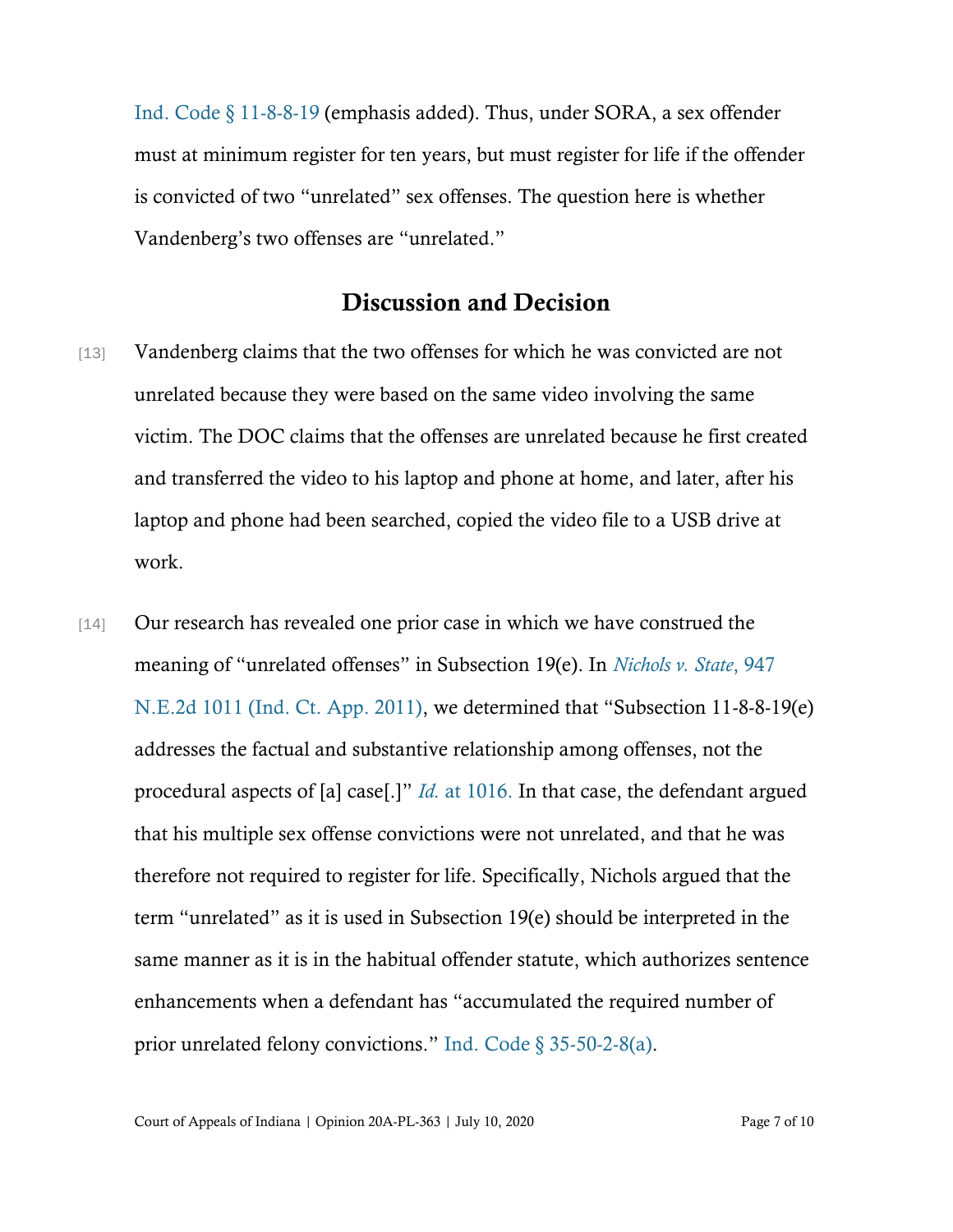- [15] Nichols argued "that registration for life is only required where a second offense was committed after the defendant was sentenced for a first offense." *[Nichols](https://www.westlaw.com/Document/I0499fc1c731611e0af6af9916f973d19/View/FullText.html?transitionType=Default&contextData=(sc.Default)&VR=3.0&RS=da3.0&fragmentIdentifier=co_pp_sp_578_1015)*, [947 N.E.2d at 1015](https://www.westlaw.com/Document/I0499fc1c731611e0af6af9916f973d19/View/FullText.html?transitionType=Default&contextData=(sc.Default)&VR=3.0&RS=da3.0&fragmentIdentifier=co_pp_sp_578_1015). We rejected this argument, noting that "Subsection 19(e) says 'two (2) unrelated offenses,' and not . . . '*prior* unrelated felony *convictions*.'" *Id*[. at 1015](https://www.westlaw.com/Document/I0499fc1c731611e0af6af9916f973d19/View/FullText.html?transitionType=Default&contextData=(sc.Default)&VR=3.0&RS=da3.0&fragmentIdentifier=co_pp_sp_578_1015)–16 (quoting I.C. [§ 11-8-8-19\(e\),](https://www.westlaw.com/Document/N0AA97ED07B6E11E9B1C9BC35CA018EF0/View/FullText.html?transitionType=Default&contextData=(sc.Default)&VR=3.0&RS=da3.0) I.C. [§ 35-50-2-8\(a\)\)](https://www.westlaw.com/Document/NB9ED77F14CEC11E7A5D2F7439409045F/View/FullText.html?transitionType=Default&contextData=(sc.Default)&VR=3.0&RS=da3.0). We observed that the absence of the words "'prior' and 'felony convictions' in SORA makes it clear that the legislature intended for the statute to apply broadly, that is, to multiple sex offenses without regard to their sequence or status of adjudication. Had the legislature intended otherwise, it would have stated otherwise." *Id*[. at 1016.](https://www.westlaw.com/Document/I0499fc1c731611e0af6af9916f973d19/View/FullText.html?transitionType=Default&contextData=(sc.Default)&VR=3.0&RS=da3.0&fragmentIdentifier=co_pp_sp_578_1016) We held that, under the plain and ordinary meaning of the word "unrelated," "it is clear that 'unrelated offenses' applies to offenses independent of one another—not offenses in sequence where the first offense has already resulted in a conviction and sentencing." *[Id](https://www.westlaw.com/Document/I0499fc1c731611e0af6af9916f973d19/View/FullText.html?transitionType=Default&contextData=(sc.Default)&VR=3.0&RS=da3.0&fragmentIdentifier=co_pp_sp_578_1016)*.
- [16] Nichols had been convicted of three sex offenses against two victims in two different counties, and the offenses in the first county were committed against a different victim and during a different period of time from the offenses in the second county. We reasoned that "the only connection of any sort between the offenses for which Nichols was convicted [was] the consolidation of the proceedings," and this procedural connection was not a relationship between the offenses. *[Id](https://www.westlaw.com/Document/I0499fc1c731611e0af6af9916f973d19/View/FullText.html?transitionType=Default&contextData=(sc.Default)&VR=3.0&RS=da3.0&fragmentIdentifier=co_pp_sp_578_1016)*. Thus, because Nichols' offenses were unrelated, he was required to register as a sex offender for life. *[Id](https://www.westlaw.com/Document/I0499fc1c731611e0af6af9916f973d19/View/FullText.html?transitionType=Default&contextData=(sc.Default)&VR=3.0&RS=da3.0&fragmentIdentifier=co_pp_sp_578_1016)*.
- Court of Appeals of Indiana | Opinion 20A-PL-363 | July 10, 2020 Page 8 of 10 [17] Here, Vandenberg points out that, unlike Nichols, whose offenses were committed against two victims in different counties at various times,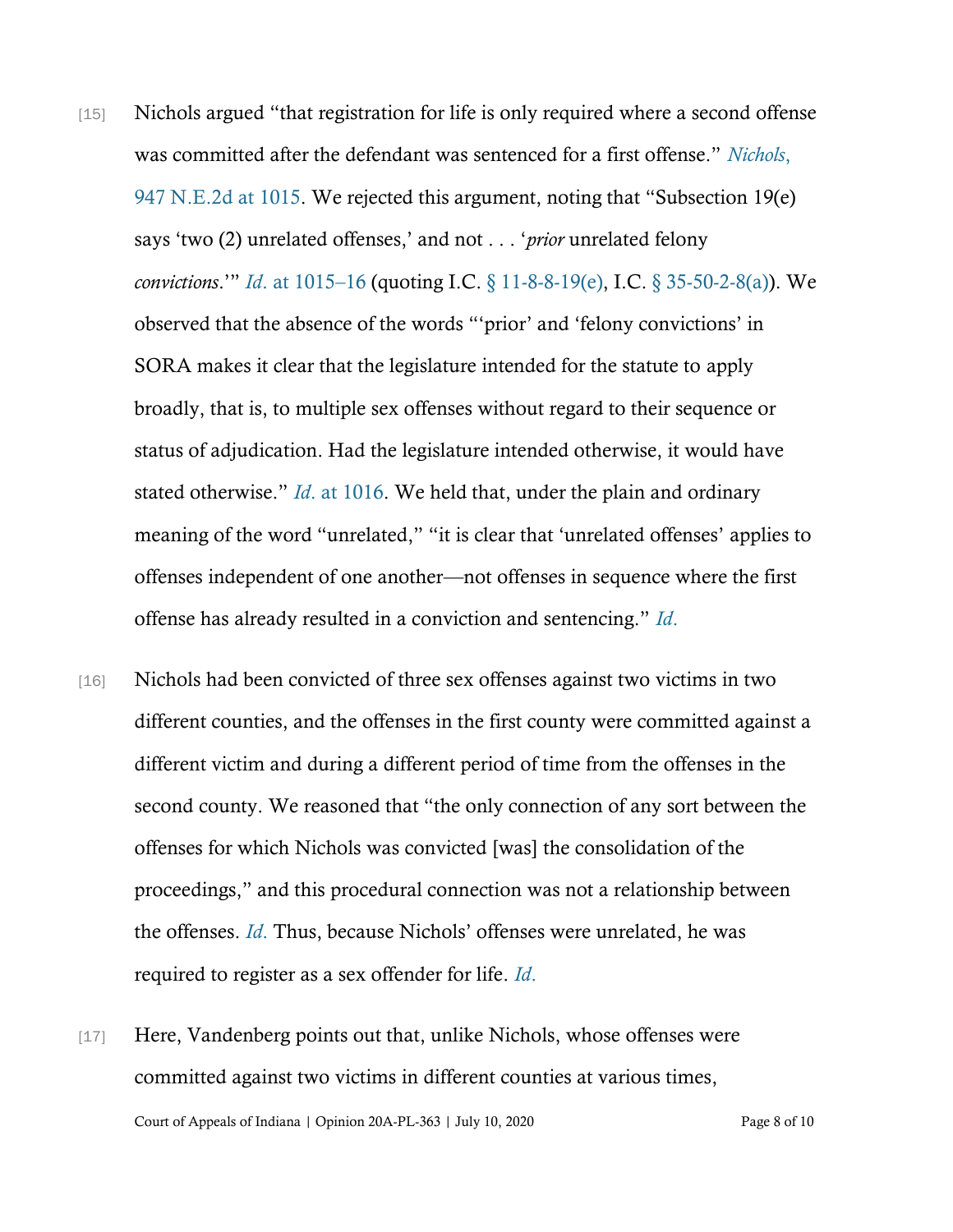Vandenberg's offenses involved the same victim and the same video. The DOC argues that *Nichols* merely rejected the habitual-offender interpretation of the term "unrelated," but did not affirmatively hold that "multiple victims or any other factor is necessary to render multiple offenses 'unrelated.'" Appellee's Br. at 13. And the DOC insists that, as in *Nichols*, Vandenberg's offenses are unrelated because they occurred in different counties, at different times, and involved different conduct.

[18] The term "unrelated" is defined as "not connected in any way: DISCRETE, SEPARATE," Merriam-Webster Online Dictionary, https://www.merriamwebster.com/dictionary/unrelated (last visited June 25, 2020) [\[https://perma.cc/6TA8-R9YE\]](https://perma.cc/6TA8-R9YE), and "[h]aving no connection or common link." The New Shorter Oxford English Dictionary (1993). Here, under the plain, ordinary meaning of the word "unrelated," we can only conclude that Vandenberg's offenses are not unrelated. That is, we cannot agree that his offenses are "not connected in any way," or that they have "no connection or common link." They are clearly connected and do have a common link: both offenses are based on Vandenberg's creation, possession, and storage of the same video file involving the same victim. In the words of the *Nichols* court, the factual and substantive relationship among Vandenberg's offenses are not independent of one another. [947 N.E.2d at 1016.](https://www.westlaw.com/Document/I0499fc1c731611e0af6af9916f973d19/View/FullText.html?transitionType=Default&contextData=(sc.Default)&VR=3.0&RS=da3.0&fragmentIdentifier=co_pp_sp_578_1016)

## Conclusion

Court of Appeals of Indiana | Opinion 20A-PL-363 | July 10, 2020 Page 9 of 10 [19] Because Vandenberg's offenses are not unrelated as that term is used in Indiana Code section  $11-8-8-19(e)$ , he is not required to register as a sex offender for life